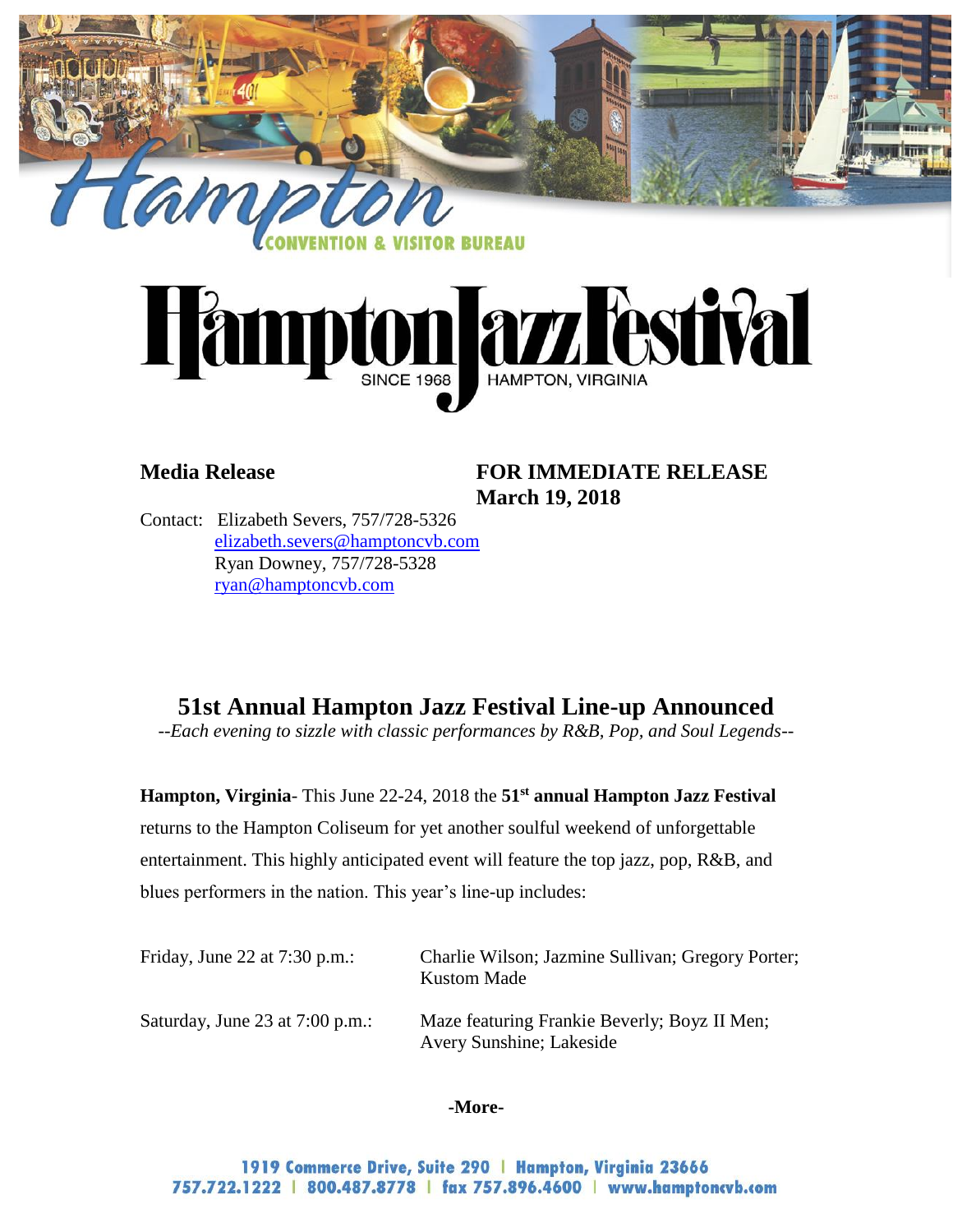#### **51st Annual Hampton Jazz Festival Line-up Announced- Page 2**

Sunday, June 24 at 2:00 p.m.: Kenny G; KEM; Lalah Hathaway; Con Funk Shun

Ticket prices are \$76.00 per seat each show for Friday, Saturday, and Sunday. *All are subject to applicable service charge and handling fee*s.

Tickets for all three performances will go on sale at the Hampton Coliseum this Saturday, March 24 at 10:00 a.m. Tickets are also available at [www.Ticketmaster.com.](http://www.ticketmaster.com/) To charge by phone, call 800/745-3000. All seats are reserved.

Group orders of 45 tickets or more receive special ticket prices of \$76.00 (per performance, *this includes facility fee*) for Friday, Saturday, and Sunday performances. There is a \$15.00 handling fee per order. Group orders are available only through the Hampton Coliseum Box Office by fax or mail and will be accepted beginning Monday, March 19. Group orders must be received by 12 noon on Friday, March 23 in order to be processed on Saturday during the sale. Any orders received after noon on Friday will be processed on Monday, March 26. In addition, an order form can be obtained online at [www.hamptoncoliseum.org.](http://www.hamptoncoliseum.org/) Orders will not be taken by phone.

Festival patrons can receive additional information online at

[www.hamptonjazzfestival.com.](http://www.hamptonjazzfestival.com/) Individuals interested in overnight accommodation information should contact the Hampton Visitor Center at 800/800-2202. Tour operators and group travelers requiring itinerary and planning assistance should call Bruce Newton at 800/487-8778.

Partially bordered by the Hampton Roads harbor and Chesapeake Bay, Hampton, with the 344,000 sq. ft. Hampton Roads Convention Center and the award-winning Hampton Coliseum, is located in the center of Coastal Virginia and the Hampton Roads

**-More-**